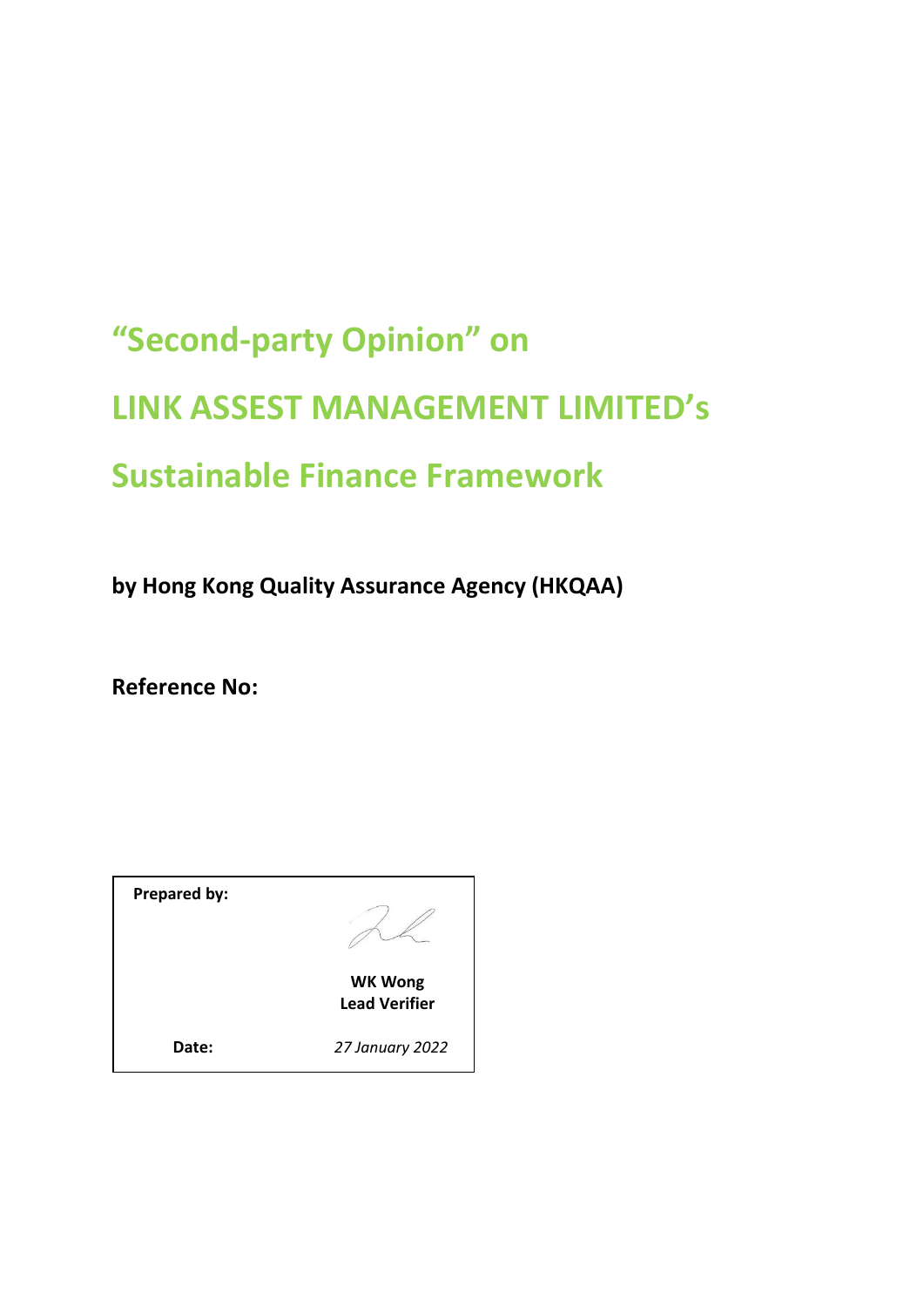

# **Table of Contents**

| 3 <sub>1</sub> |                                                                                 |  |
|----------------|---------------------------------------------------------------------------------|--|
|                |                                                                                 |  |
|                |                                                                                 |  |
|                |                                                                                 |  |
|                |                                                                                 |  |
|                |                                                                                 |  |
|                |                                                                                 |  |
|                | Appendix 2: Sustainable Finance Framework - Independent External Review Form  9 |  |
|                |                                                                                 |  |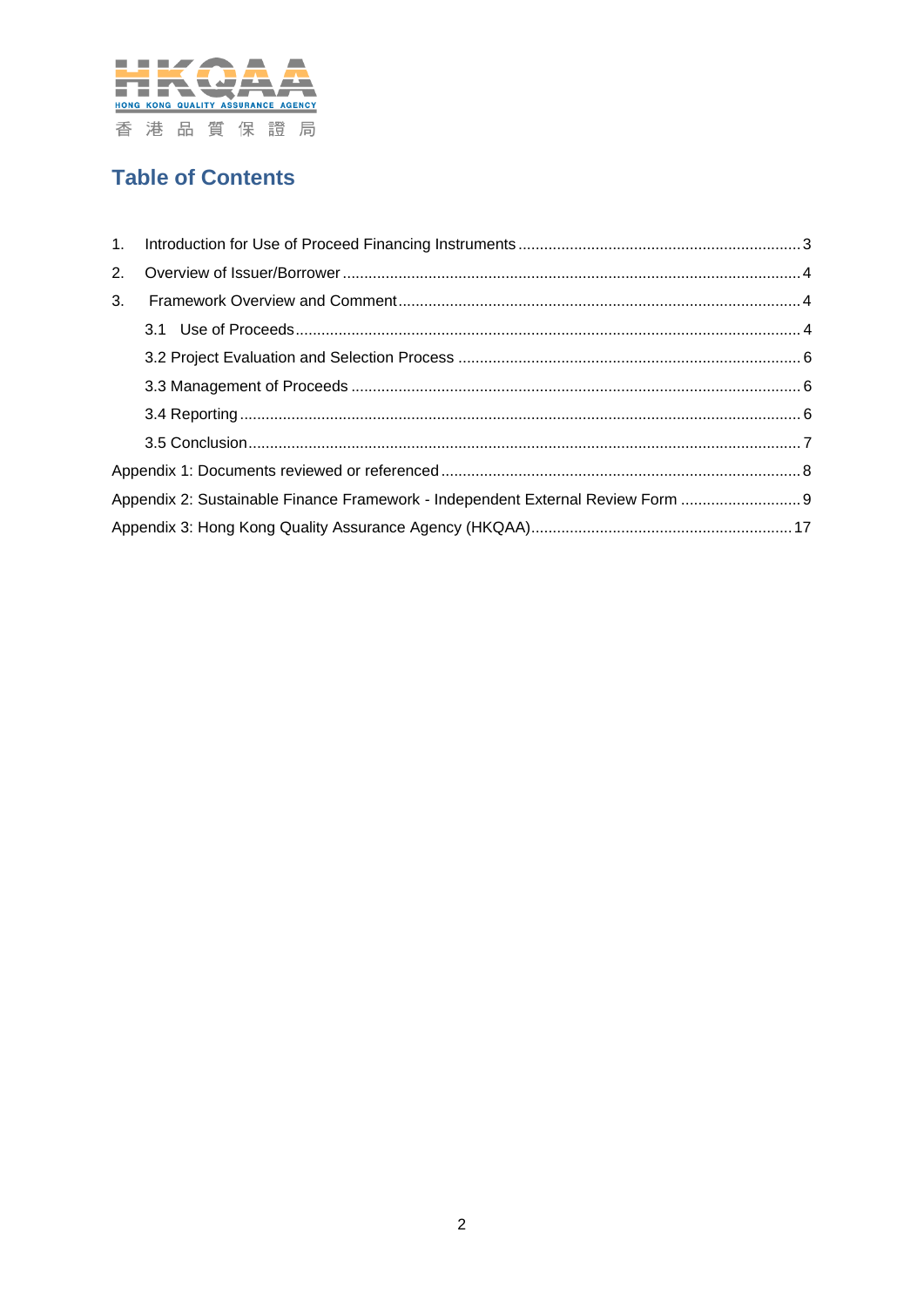

# <span id="page-2-0"></span>**1. Introduction for Use of Proceed Financing Instruments**

In September 2020, Chinese President Xi Jinping pledged to peak China's carbon emissions before 2030 and achieve carbon neutrality before 2060 in his speech to the United Nations General Assembly. In view of the national policy, the Chief Executive has announced in the Policy Address 2021 that HKSAR government is following the national policy and has pledged to reduce carbon intensity by 50% (as compared to the baseline year of 2005) by 2035 and reach carbon neutrality by 2050.

To reach its goal of carbon neutrality, the government has published the "Hong Kong's Climate Action Plan 2050+" (Environment Bureau, 2021), the "Clean Air Plan for Hong Kong 2035" (Environment Bureau, 2021) and "Waste Blueprint for Hong Kong 2035" (Environment Bureau, 2021) as blueprints for guiding carbon reduction effort in the coming decade. As pointed out in these documents, Hong Kong will need to tackle the problem of Climate Neutrality on three fronts, (1) Energy Saving and Green Buildings, (2) Green Transport, and (3) Waste Reduction. Altogether, these strategies will target 91% of the carbon emission in 2019. Therefore, the acceleration of these green initiatives plays a crucial role in Hong Kong's transition to a low-carbon economy.

Link Asset Management Limited ("Link" or "the Company") is the first Real Estate Investment Trust listed in Hong Kong and has developed into a leading retail-focused REIT in the world (0823.HK). Listed in Hong Kong since 2005, Link is principally engaged in the property investment and management business. The Framework defines eligible projects as projects as those recognized in the Green Bond Principles and Green Loan Principles (e.g., Green Building projects, Renewable Energy Projects) as well as the Social Bond Principles and Social Loan Principles (e.g., affordable basic infrastructure such as barrier free infrastructure). As one of the leading REITs in the region, Link's direction for sustainable development is in line with the local and national policy.

Link has engaged HKQAA to review the Link Asset Management Limited's Sustainable Finance Framework, dated January 2022, and provide a second party opinion on the Framework's environmental and social credentials and its alignment with the Green Bond Principles 2021 (the "GBP"), Green Loan Principles 2021 (the "GLP"), Social Bond Principles 2021 (the "SBP), and Social Loan Principles 2021 (the "SLP").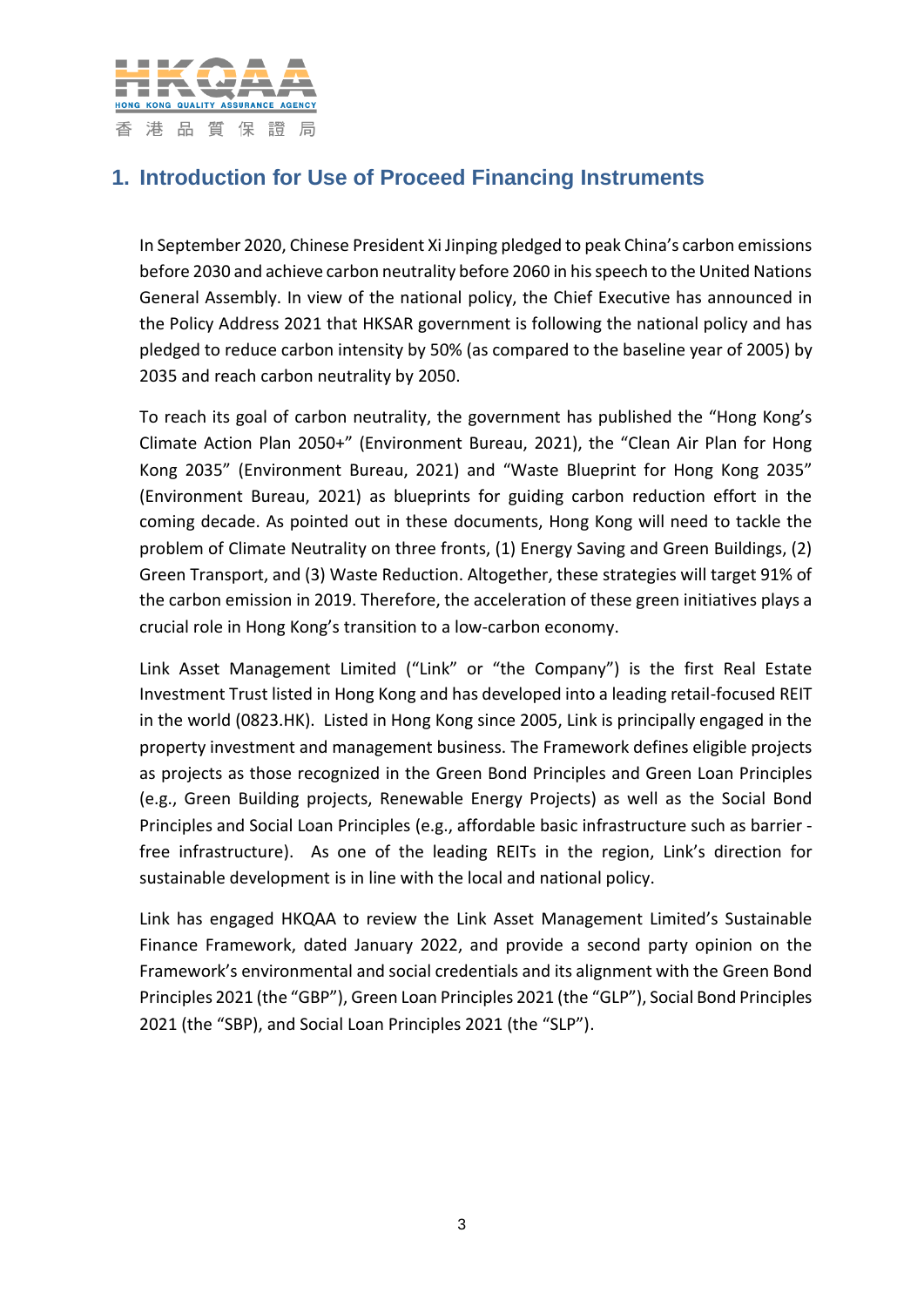

# <span id="page-3-0"></span>**2. Overview of Issuer/Borrower**

Link Real Estate Investment Trust, managed by Link Asset Management Limited, ("Link" or "the Company") is the first Real Estate Investment Trust listed in Hong Kong and has developed into a leading retail-focused REIT in the world.

Listed in Hong Kong since 2005, Link is principally engaged in the property investment and management business. Throughout the years, Link's portfolio has diversified to include a wide variety of properties such as retail facilities, car parks and offices, across regions including Hong Kong, Beijing, Shanghai, Guangzhou, Shenzhen, London, and Sydney. Links has demonstrated its steady commitment to generating sustainable and outstanding returns for shareholders, while also creating positive, visible change for stakeholders and the communities it serves.

## <span id="page-3-1"></span>**3. Framework Overview and Comment**

## <span id="page-3-2"></span>**3.1 Use of Proceeds**

Link shall use the proceeds of the green, social and sustainability debt instruments to finance and/or refinance, Eligible Project that meets the eligible criteria listed below:

**Green building**: Acquisition, ownership, development (with approved capital expenditure of more than USD100M) and/or renovation of existing owned and/or managed properties that have or will receive, any one of the following certification systems:

- Hong Kong BEAM Plus minimum certification of Gold; or
- Hong Kong BEAM Plus EB minimum Good rating; or
- U.S. Leadership in Energy and Environmental Design (LEED) minimum certification of Gold; or
- BREEAM minimum certification level of Excellent; or
- Chinese Green Building Evaluation Label (GBL) minimum certification level of 2 stars; or
- NABERS minimum certification level of 4-star; or
- any other green building label that is an equivalent standard of the above in their country of location.
- These green buildings may additionally achieve a certification (any level) of any version of the WELL Building Standard to improve the environmental health of the buildings and the overall well-being of their occupants.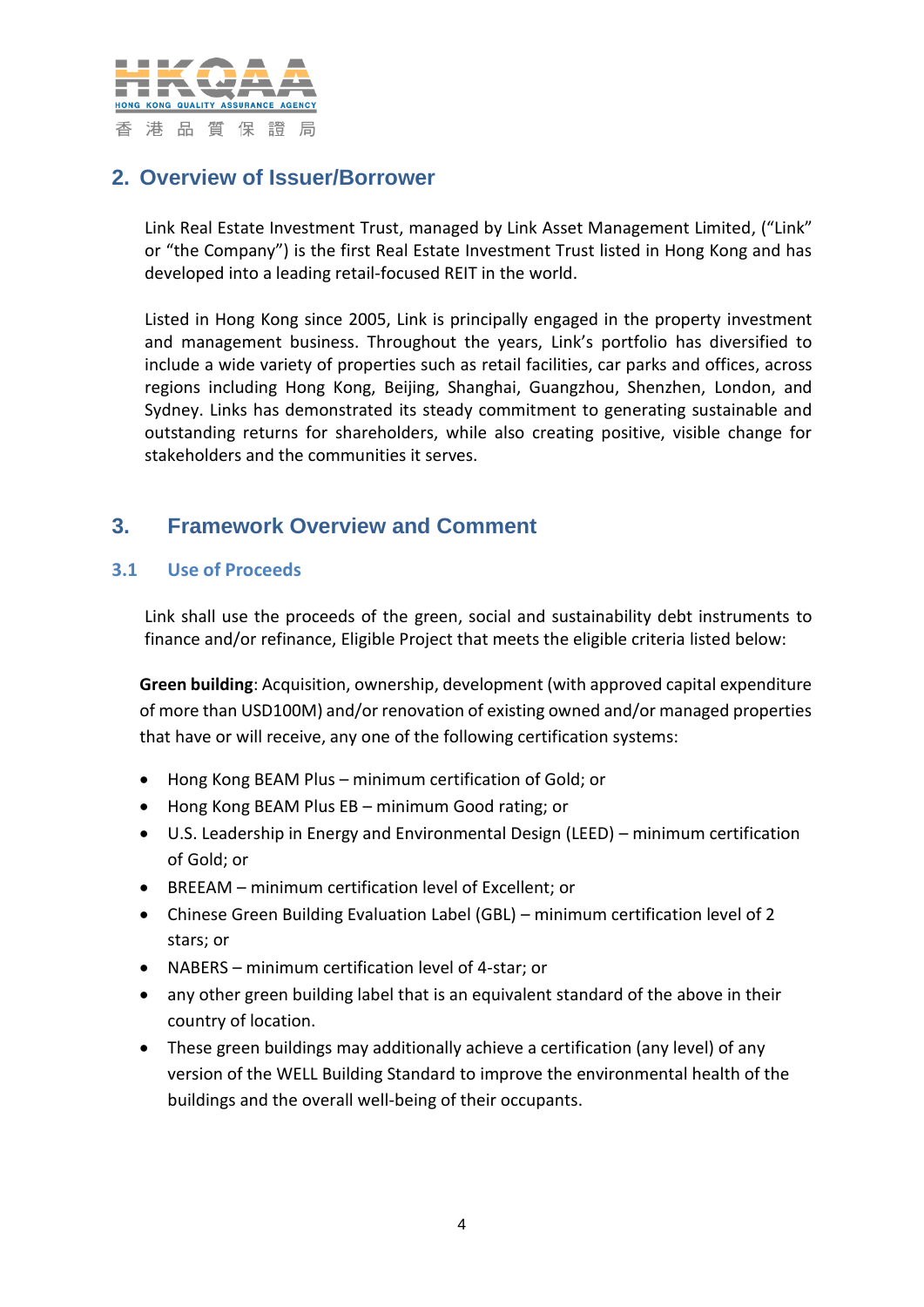

## **Energy Efficiency**:

• Projects involving facilities such as solar photovoltaic or wind farms, as well as assets or projects that develop processes/ technology to enhance the sequestration and longterm storage of carbon from the atmosphere.

• Projects involving the upgrading of facilities/equipment (e.g., cooling system, lift system, lighting system, fresh air supply system) of existing developments.

• Projects with adoption of smart technologies and/or systems for tracking, monitoring, and managing energy usage in new and existing buildings to ensure achieving certain energy saving targets. Examples of smart technologies including smart HVAC systems.

## **Renewable Energy**:

• Design, construction, installation, and operation of renewable energy systems, including photovoltaic power station and solar (photovoltaic) for rooftop of property sites.

- Projects with adoption of smart technologies and/or systems such as blockchain technology to quantify carbon impact from installed solar PV panels.
- Costs related to the conversion of operations leading to the replacement of fossil energy dependence with renewable energy.

## **Pollution Prevention and Control**:

- Projects involving collection and/or delivery of organic waste to resources recovery centres.
- Projects involving the adoption of plastic-alternative products to reduce the use of single-use plastic.
- Projects related to collection, delivery and/or recycling of general waste.

#### **Climate Change Adaption**:

- Construction, repairment and/or operation of flood gates.
- Costs related to improving drainage systems of existing properties.

#### **Clean Transportation**:

• Costs associated with installing, operating and/or repairing infrastructure supporting clean energy vehicles, such as charging ports for electric vehicles.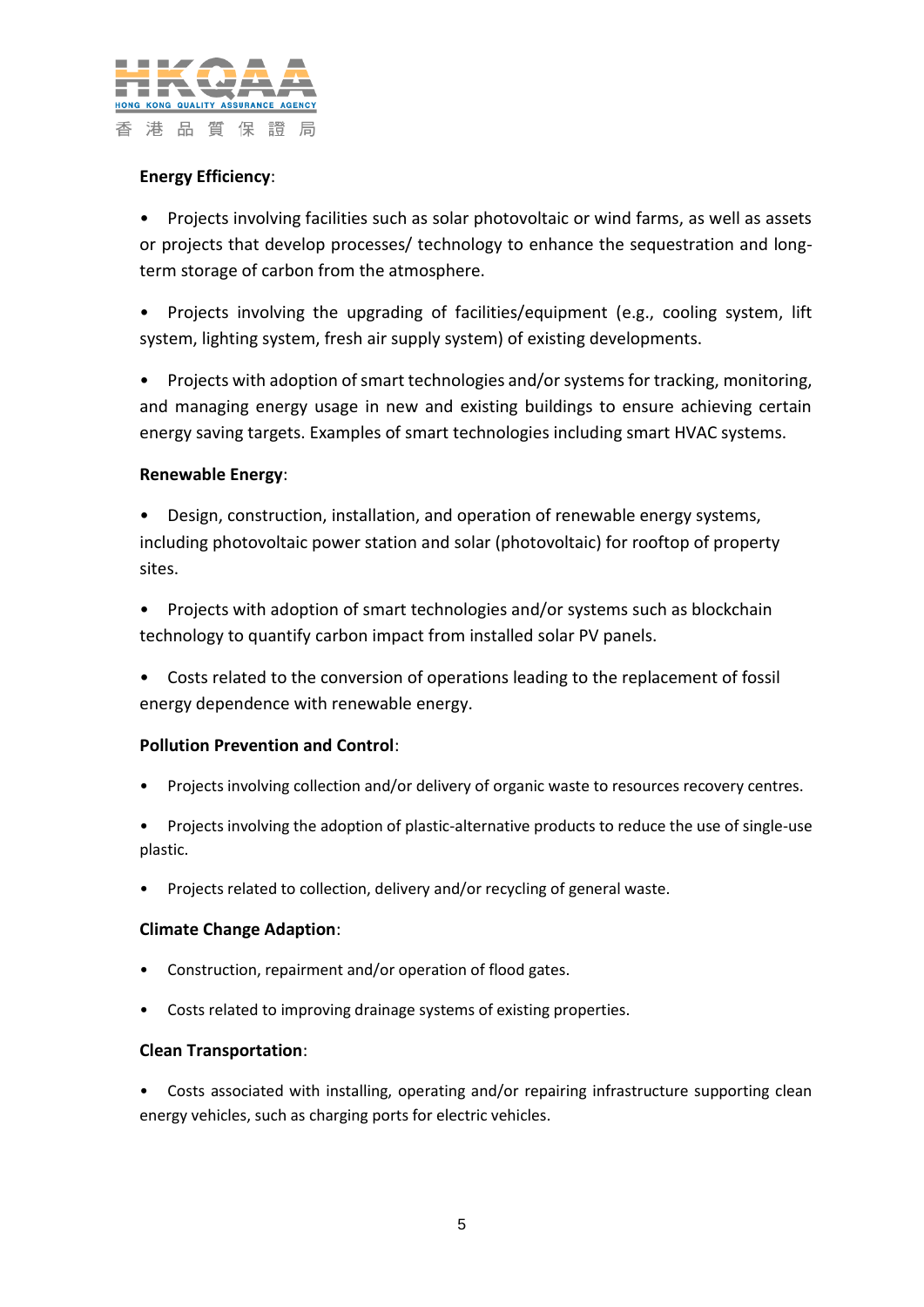

#### **Sustainable Water and Wastewater Management**

• Projects related to replacing leakage/obsolete water systems.

#### **Affordable Basic Infrastructure:**

• Project involving the creation or enhancement of barrier-free access (BFA) infrastructure in Link's malls or estates.

#### **Socioeconomic advancement and empowerment (Local Employment):**

• Projects related to job placement to support local employment

#### **Access to essential services (Placemaking)**

• Projects that expand access to health care and/or improve the wellbeing and independence of target populations

#### <span id="page-5-0"></span>**3.2 Project Evaluation and Selection Process**

Link's internal process in identifying and selecting projects is conducted by the Link's sustainability team and approved by the Sustainability Committee. The Sustainability Committee will evaluate associated environmental and social risks of all potential assets/ projects, as well as identify related mitigation measures. Projects will be forfeited if the related risks are deemed too high. The Sustainability Committee will also ensure that Link is not involved in illegal activities, and activities that are in breach of Link's operational principles. 24 months look back period is defined by Link to maximize project's impact.

#### <span id="page-5-1"></span>**3.3 Management of Proceeds**

Link will earmark an amount equal to the net proceeds of the financial instrument for finance or refinancing, in whole or in part, eligible projects described under section 3.1.

Link will internally track the value of the Sustainable Portfolio and the amount of net proceeds outstanding under this Framework on a portfolio basis, for so long as the finance remains in place.

#### <span id="page-5-2"></span>**3.4 Reporting**

Link will report on the allocation of net proceeds and associated impact metrics of its Project through's its annual integrated report and corporate sustainability website. The report will contain details of i) Allocation Reporting and ii) Impact Reporting. The impact reporting will include relevant qualitative and (if reasonably practicable) quantitative impact indicators for the Project.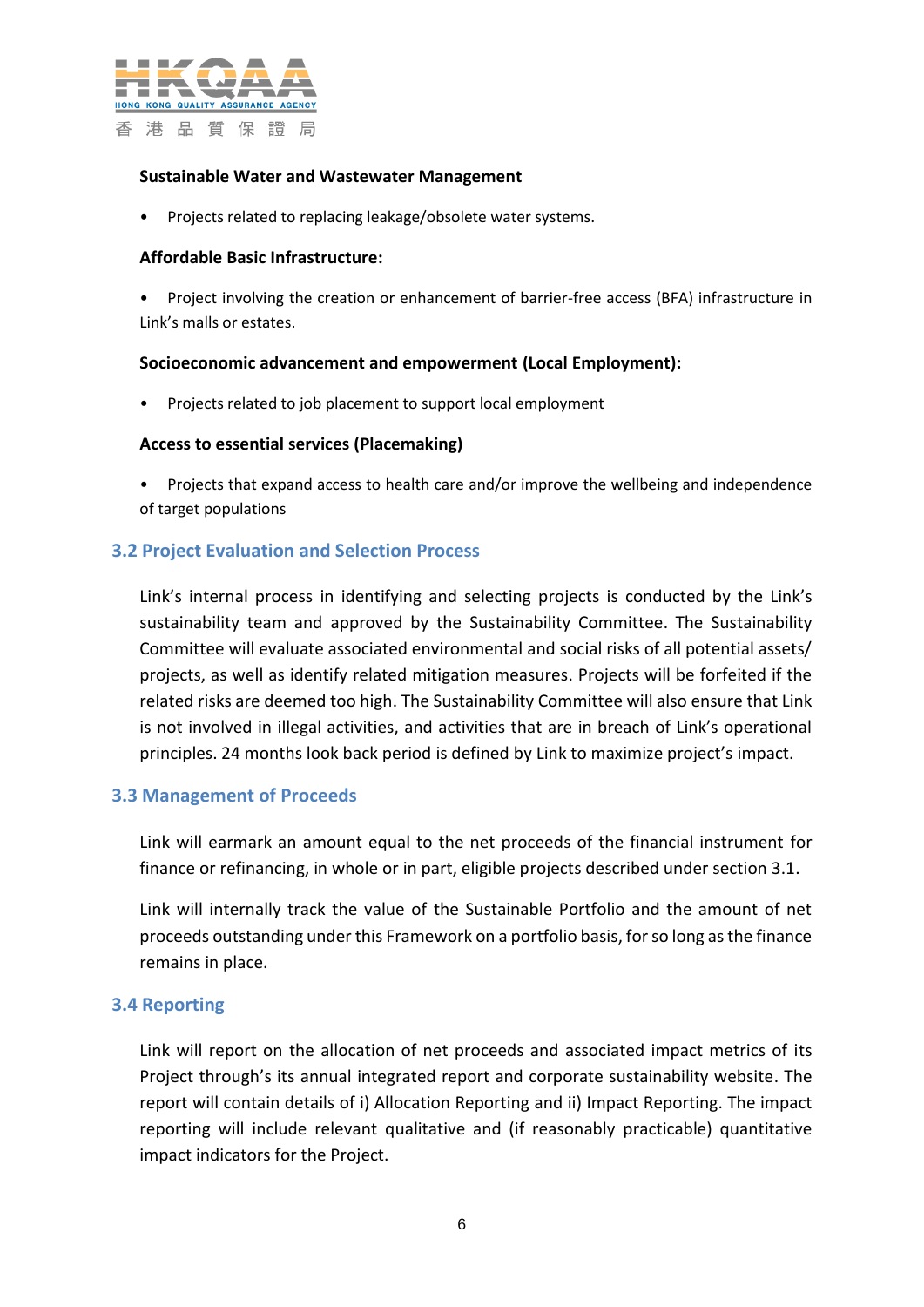

## <span id="page-6-0"></span>**3.5 Conclusion**

The assessment team of Hong Kong Quality Assurance Agency has determined that the Link Asset Management Limited's Sustainable Finance Framework is well-structured and aligned with the core components of the Green Bond Principles, Green Loan Principles, Social Bond Principles and Social Loan Principles. For detailed information, please refer to Appendix 2: Independent External Review Form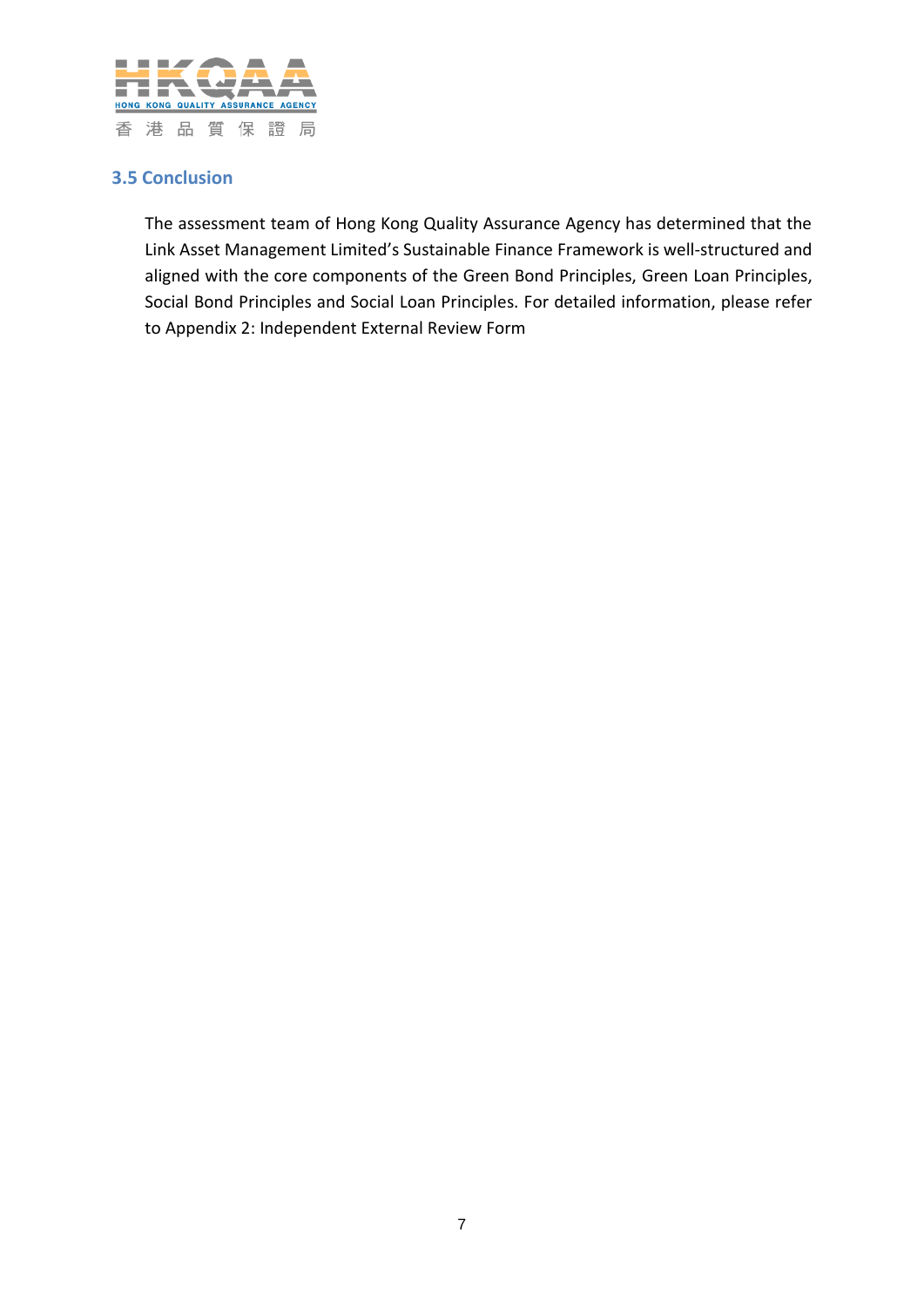

# <span id="page-7-0"></span>**Appendix 1: Documents reviewed or referenced**

| No.            | <b>Author</b>                | <b>Title</b>                                                        |
|----------------|------------------------------|---------------------------------------------------------------------|
| 1              | <b>International Capital</b> | Green Bond Principles, June 2021                                    |
|                | <b>Market Association</b>    | https://www.icmagroup.org/assets/documents/Sustainable-             |
|                |                              | finance/2021-updates/Green-Bond-Principles-June-2021-140621.pdf     |
| $\overline{2}$ | Loan Market<br>Association   | Green Loan Principles, February 2021                                |
|                |                              | https://www.lsta.org/content/green-loan-principles/                 |
| 3              | <b>International Capital</b> | Social Bond Principles, June 2021                                   |
|                | <b>Market Association</b>    | https://www.icmagroup.org/sustainable-finance/the-principles-       |
|                |                              | guidelines-and-handbooks/social-bond-principles-sbp/                |
| 4              | Loan Market                  | Social Loan Principles, April 2021                                  |
|                | Association                  | https://www.lsta.org/content/social-loan-principles-slp/            |
| 5              | <b>International Capital</b> | Sustainability Bond Guidelines, June 2021                           |
|                | <b>Market Association</b>    | Sustainability-Bond-Guidelines-June-2021-140621.pdf (icmagroup.org) |
| 6              | <b>Link Asset</b>            | Sustainable Finance Framework, December 2021                        |
|                | Management Limited           |                                                                     |
| $\overline{7}$ | <b>Link Asset</b>            | Official Corporate Sustainability Website                           |
|                | Management Limited           | https://www.linkreit.com/en/sustainability/                         |
| 8              | <b>Link Asset</b>            | Annual Report, 2020/2021                                            |
|                | Management Limited           |                                                                     |
| 9              | <b>Link Asset</b>            | Annual Report, 2019/2020                                            |
|                | Management Limited           |                                                                     |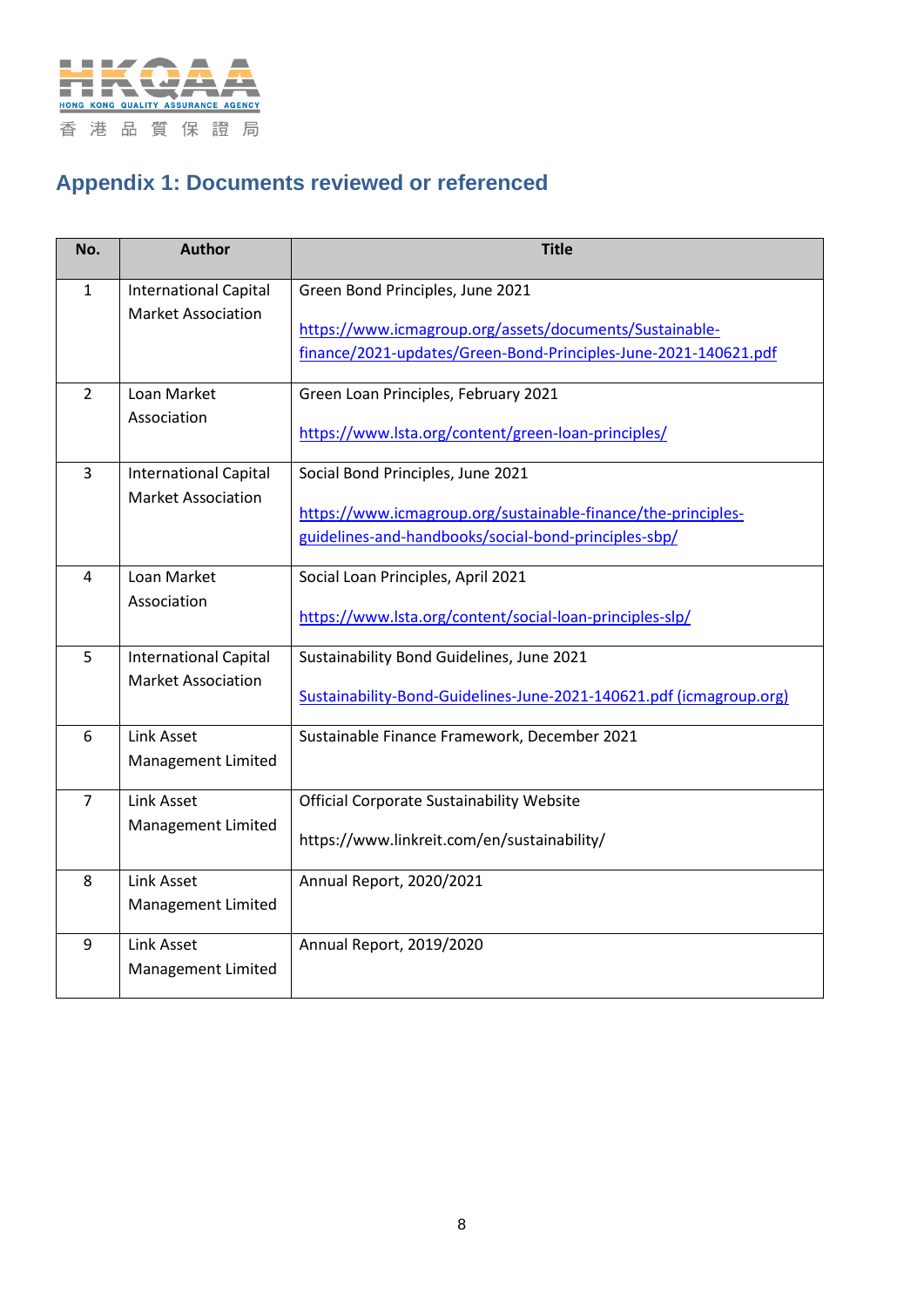

## <span id="page-8-0"></span>香港品質保證局 **Appendix 2: Sustainable Finance Framework - Independent External Review Form**

## **Section 1. Basic Information**

**Borrower name:** *Link Asset Management Limited ("Link" or the "Company")*

**Borrower Green Loan Framework Name, if applicable***: Link Asset Management Limited Sustainable Finance Framework (the "Framework")*

**Independent External Review provider's name:** *Hong Kong Quality Assurance Agency*

**Completion date of this form:** *27 January 2022*

**Publication date of review publication:** *[where appropriate, specify if it is an update and add reference to earlier relevant review]*

## **Section 2. Review overview**

#### **SCOPE OF REVIEW**

*The following may be used or adapted, where appropriate, to summarize the scope of the review.* 

The review assessed the following elements and confirmed their alignment with the GBP, GLP, SBP and SLP:

| 冈 | Use of Proceeds                                | ⊠ | Process for Project Evaluation and Selection |
|---|------------------------------------------------|---|----------------------------------------------|
| ⊠ | Management of Proceeds                         | ⋈ | Reporting                                    |
|   | OLEICI OE INDEDENDENT EVTEDNAL DEVIEW DROVIDED |   |                                              |

#### **ROLE(S) OF INDEPENDENT EXTERNAL REVIEW PROVIDER**

| $\Box$ | Consultant review | $\Box$ Certification |
|--------|-------------------|----------------------|
| 冈      | Verification      | $\Box$ Rating        |

☐ Other *(please specify)*:

*Note: In case of multiple reviews / different providers, please provide separate forms for each review.* 

#### **EXECUTIVE SUMMARY OF REVIEW and/or LINK TO FULL REVIEW** *(if applicable)*

Please refer to the Second-Party Opinion Document for the Company above.

## **Section 3. Detailed review**

*Reviewers are encouraged to provide the information below to the extent possible and use the comment section to explain the scope of their review.*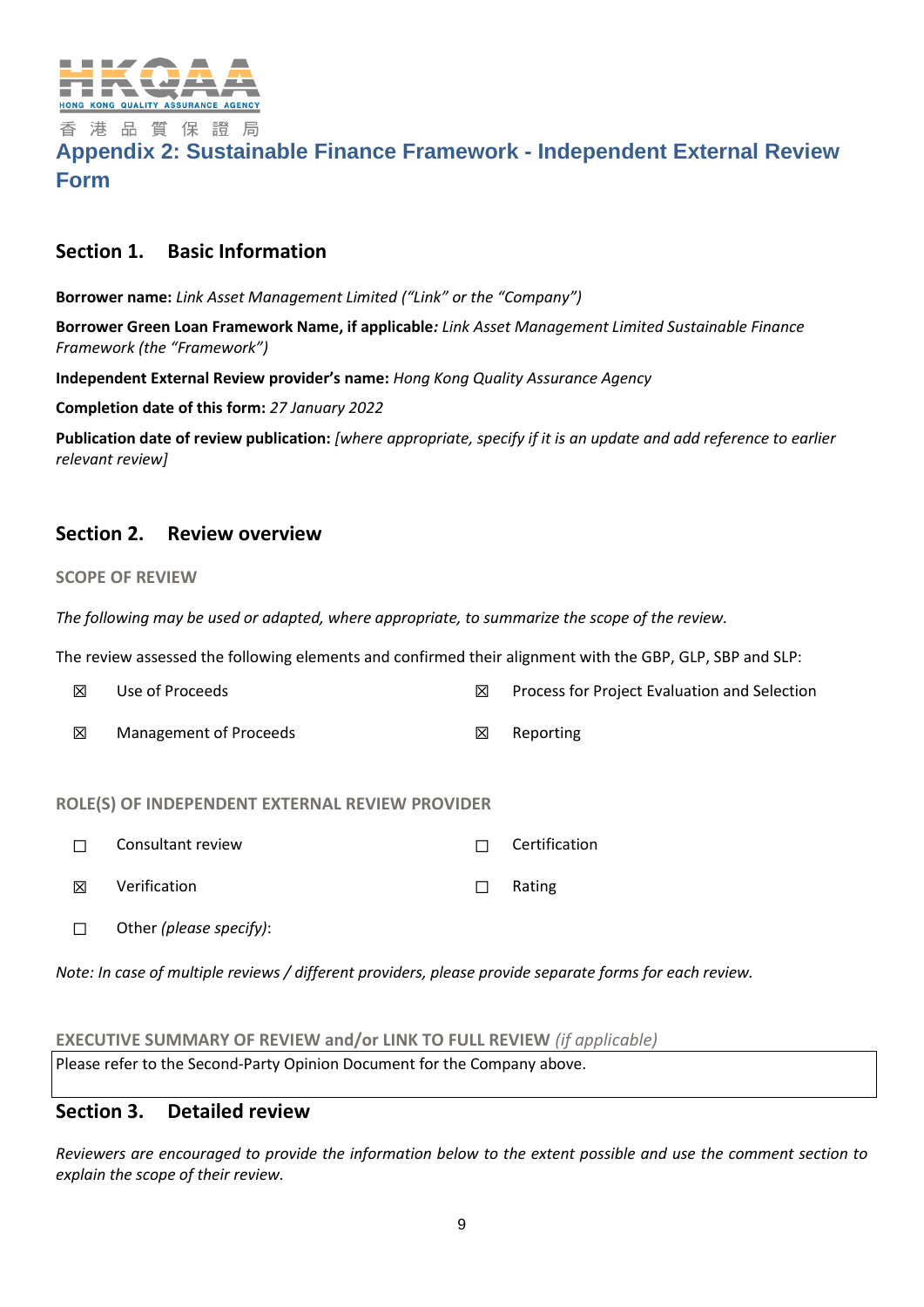

#### **Overall comment on section** *(if applicable)***:**

HKQAA assessment team notes that the Company's eligible Green and Social Projects are aligned with those recognized by the Green Bond Principles, Green Loan Principles, Social Bond Principles and Social Loan Principles. The Company has also referenced the Sustainability Bond Guideline when structuring the framework.

24 months look back period is defined in the framework to ensure the most updated green and social projects and maximized the project's impact.

#### **Use of proceeds categories as per GBP/GLP:**

| 区      | Renewable energy                                                                                                                                         | 区           | Energy efficiency                                                                                                              |
|--------|----------------------------------------------------------------------------------------------------------------------------------------------------------|-------------|--------------------------------------------------------------------------------------------------------------------------------|
| 区      | Pollution prevention and control                                                                                                                         | $\Box$      | Environmentally sustainable management<br>of living natural resources and land use                                             |
| П      | Terrestrial and aquatic biodiversity<br>conservation                                                                                                     | 区           | Clean transportation                                                                                                           |
| 図      | Sustainable water and wastewater<br>management                                                                                                           | 区           | Climate change adaptation                                                                                                      |
| П      | Eco-efficient and/or circular economy adapted<br>products, production technologies and<br>processes                                                      | $\boxtimes$ | Green buildings                                                                                                                |
| $\Box$ | Unknown at issuance but currently expected<br>to conform with GBPs / GLPs categories, or<br>other eligible areas not yet stated in GBPs /<br><b>GLPs</b> | П           | Other (please specify):                                                                                                        |
|        | If applicable please specify the environmental taxonomy, if other than GBPs / GLPs: N/A                                                                  |             |                                                                                                                                |
|        | Use of proceeds categories as per SBP/SLP:                                                                                                               |             |                                                                                                                                |
| 区      | Affordable basic infrastructure                                                                                                                          | 区           | Access to essential services                                                                                                   |
| П      | Affordable housing                                                                                                                                       | П           | Employment generation / programs<br>designed to prevent and/or alleviate<br>unemployment stemming from<br>socioeconomic crises |

□ Food security and sustainable food systems <br>
□ Socioeconomic advancement and empowerment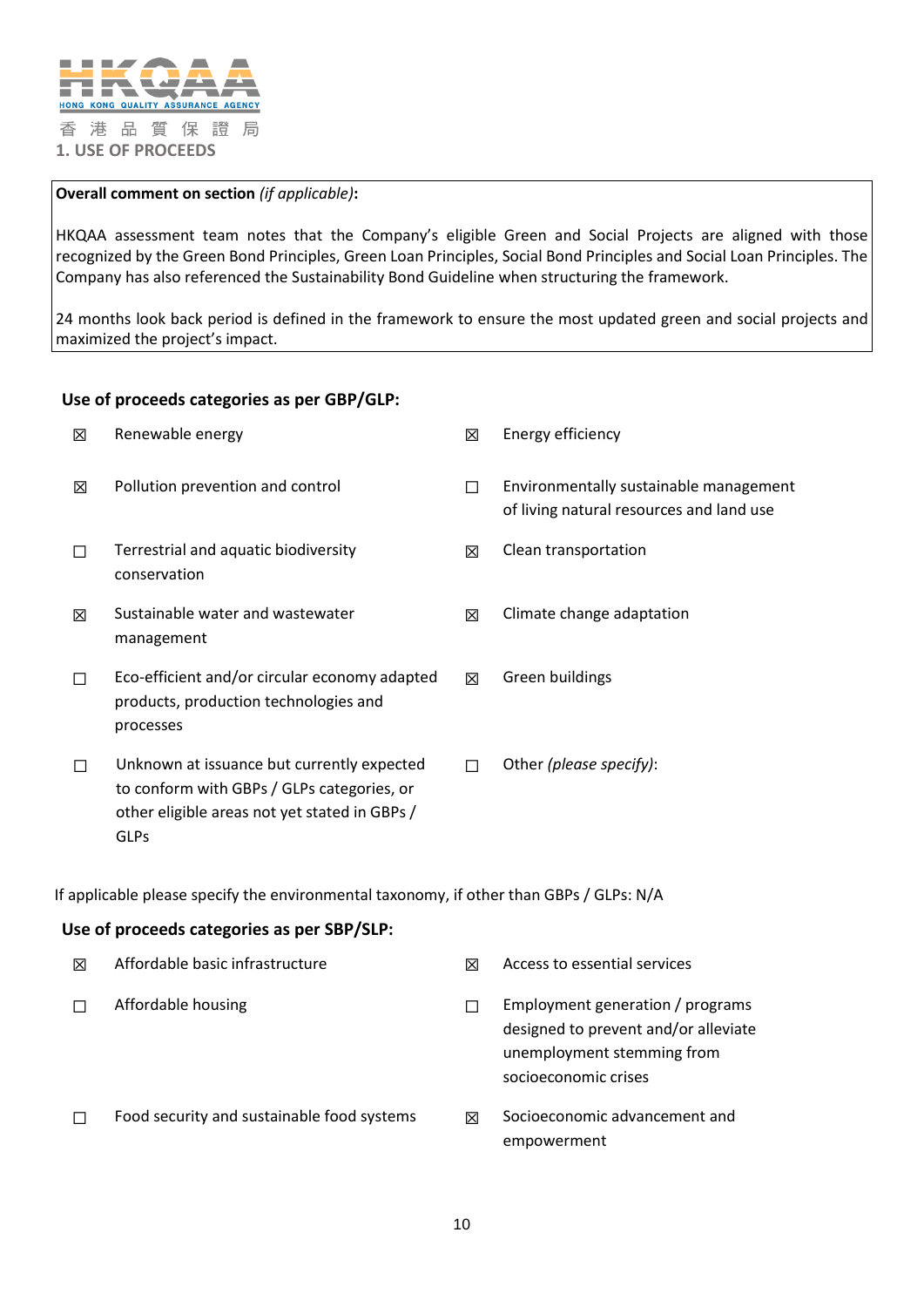

□ Unknown at issuance but currently expected to conform with SBP categories, or other eligible areas not yet stated in SBPs

☐ Other *(please specify)*:

If applicable please specify the social taxonomy, if other than SBP/SLP: *N/A*

### **Target populations:**

| $\boxtimes$ Living below the poverty line          | $\Box$ Excluded and/or marginalised populations and<br>or communities                    |
|----------------------------------------------------|------------------------------------------------------------------------------------------|
| $\boxtimes$ People with disabilities               | $\Box$ Migrants and /or displaced persons                                                |
| $\Box$ Undereducated                               | $\Box$ Underserved, owing to a lack of quality access<br>to essential goods and services |
| $\Box$ Unemployed                                  | $\Box$ Women and/or sexual and gender minorities                                         |
| $\boxtimes$ Aging populations and vulnerable youth | $\Box$ Other vulnerable groups, including as a result<br>of natural disasters            |

☒ Other *(please specify)*: physically, mentally, or socially disadvantaged populations who are unable to meet their basic needs and may therefore require special assistance

## **2. PROCESS FOR PROJECT EVALUATION AND SELECTION**

**Overall comment on section** *(if applicable)***:**

The Project is identified, selected by the sustainability team, and approved by the Sustainability Committee. The Sustainability Committee involves senior staff from cross-functional departments of the Company and is responsible for evaluating the environmental and social risks associated potential eligible project.

HKQAA considers that the Company has established a standard process for the evaluation and selection of eligible green and social projects, the selection process is appropriate and effective.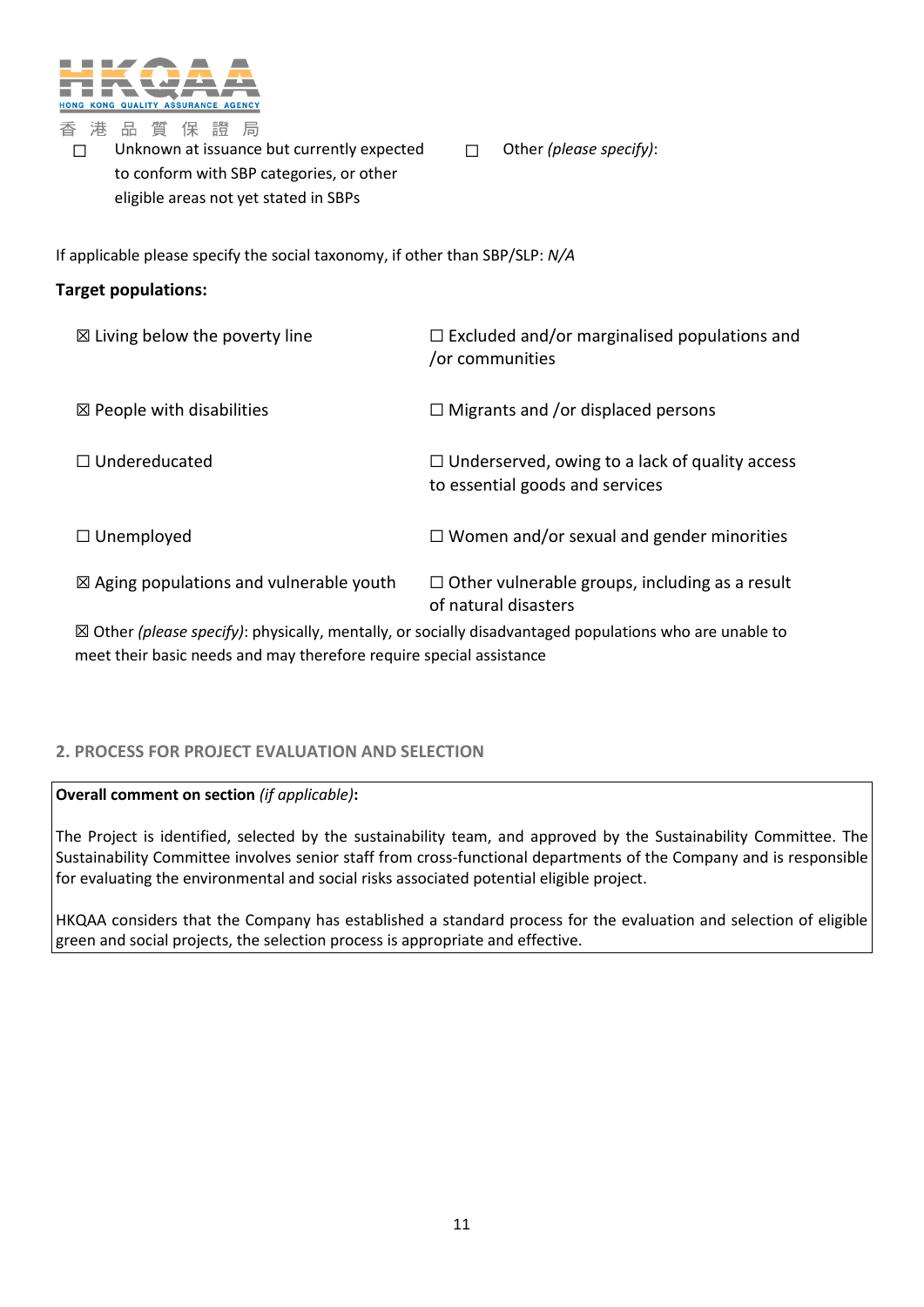

#### **Evaluation and selection**

- ☐ Credentials on the issuer's environmental sustainability objectives
- $\boxtimes$  Defined and transparent criteria for projects eligible for Green and Social Bond and Loan proceeds
- □ Summary criteria for project evaluation and selection publicly available
- $\boxtimes$  Documented process to determine that projects fit within defined categories
- $\boxtimes$  Documented process to identify and manage potential ESG risks associated with the project
- ☐ Other *(please specify):*

#### **Information on Responsibilities and Accountability**

- ☐ Evaluation / Selection criteria subject to external advice or verification ☒ In-house assessment
- ☐ Other *(please specify)*:

#### **3. MANAGEMENT OF PROCEEDS**

#### **Overall comment on section** *(if applicable)***:**

HKQAA notes that the Company will earmark the net proceeds of allocation and keep track of the use of proceeds of the Project. HKQAA considers that the Company has defined rules and details for the management of proceeds and would enable a sufficient and documented allocation process.

#### **Tracking of proceeds:**

- $✓$  Green and Social Bond/ Loan proceeds segregated or tracked by the issuer/ borrower in an appropriate manner
- $\boxtimes$  Disclosure of intended types of temporary investment instruments for unallocated proceeds
- ☐ Other *(please specify)*:

#### **Additional disclosure:**

- □ Allocations to future investments only △ Allocations to both existing and future
	- investments
- $\boxtimes$  Allocation to individual disbursements  $\boxtimes$  Allocation to a portfolio of disbursements
	- 12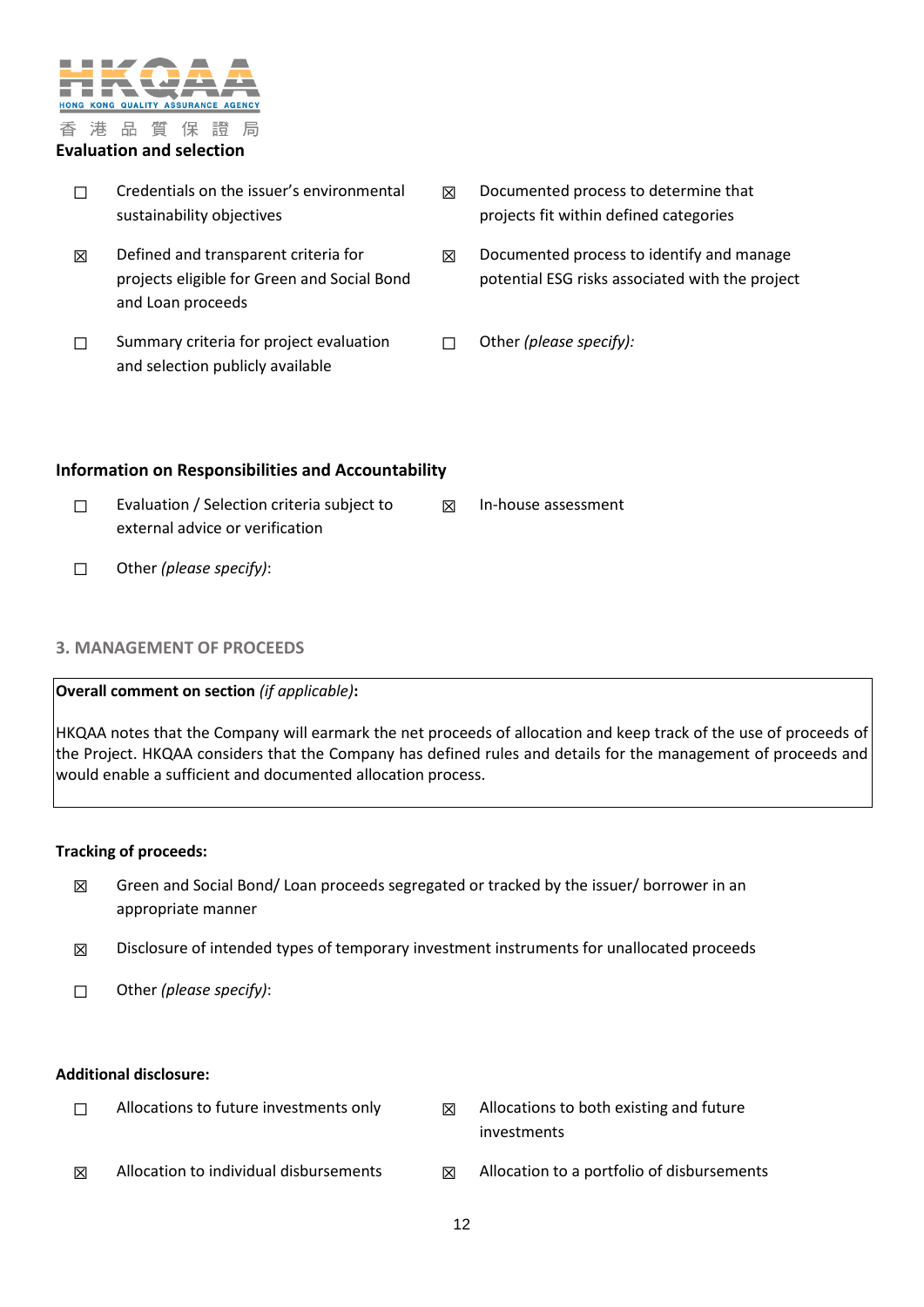

#### 香港品質保證局 ☒ Disclosure of portfolio balance of unallocated proceeds

☐ Other *(please specify)*:

#### **4. REPORTING**

#### **Overall comment on section** *(if applicable)***:**

HKQAA notes that the Company commits a reporting process covering both the proceeds allocation and the environmental impacts associated with the Project. Link is committed to impact reporting via an annual integrated report and the corporate sustainability website.

HKQAA considers that the Company's overall reporting commitments are aligned with the Green Bond Principles, Green Loan Principles, Social Bond Principles and Social Loan Principles.

#### **Use of proceeds reporting:**

| $\Box$ | Project-by-project                                                                                                                                                                                                                                                                                                          | 区 | On a project portfolio basis                                     |
|--------|-----------------------------------------------------------------------------------------------------------------------------------------------------------------------------------------------------------------------------------------------------------------------------------------------------------------------------|---|------------------------------------------------------------------|
| □      | Linkage to individual bond(s)/ loan(s)                                                                                                                                                                                                                                                                                      | П | Other (please specify):                                          |
|        | <b>Information reported:</b>                                                                                                                                                                                                                                                                                                |   |                                                                  |
|        | ⊠ Allocated amounts                                                                                                                                                                                                                                                                                                         | П | Green and Social Bond/Loan financed share of<br>total investment |
|        | $\boxtimes$ Other (please specify): Share of<br>financing versus refinancing, the list of<br>eligible project categories and amounts<br>allocated to these categories, balance<br>amount of unallocated bond proceeds and<br>a selection of project examples financed by<br>the net proceeds of the financial<br>instrument |   |                                                                  |
|        | Frequency:                                                                                                                                                                                                                                                                                                                  |   |                                                                  |
|        | ⊠ Annual                                                                                                                                                                                                                                                                                                                    | П | Semi-annual                                                      |
|        | $\Box$ Other (please specify):                                                                                                                                                                                                                                                                                              |   |                                                                  |
|        |                                                                                                                                                                                                                                                                                                                             |   |                                                                  |
|        | Impact reporting:                                                                                                                                                                                                                                                                                                           |   |                                                                  |
| П      | Project-by-project                                                                                                                                                                                                                                                                                                          | ⊠ | On a project portfolio basis                                     |
| П      | Linkage to individual loan(s)                                                                                                                                                                                                                                                                                               | П | Other (please specify):                                          |
|        | Frequency:                                                                                                                                                                                                                                                                                                                  |   |                                                                  |
|        | ⊠ Annual                                                                                                                                                                                                                                                                                                                    | П | Semi-annual                                                      |
|        |                                                                                                                                                                                                                                                                                                                             |   |                                                                  |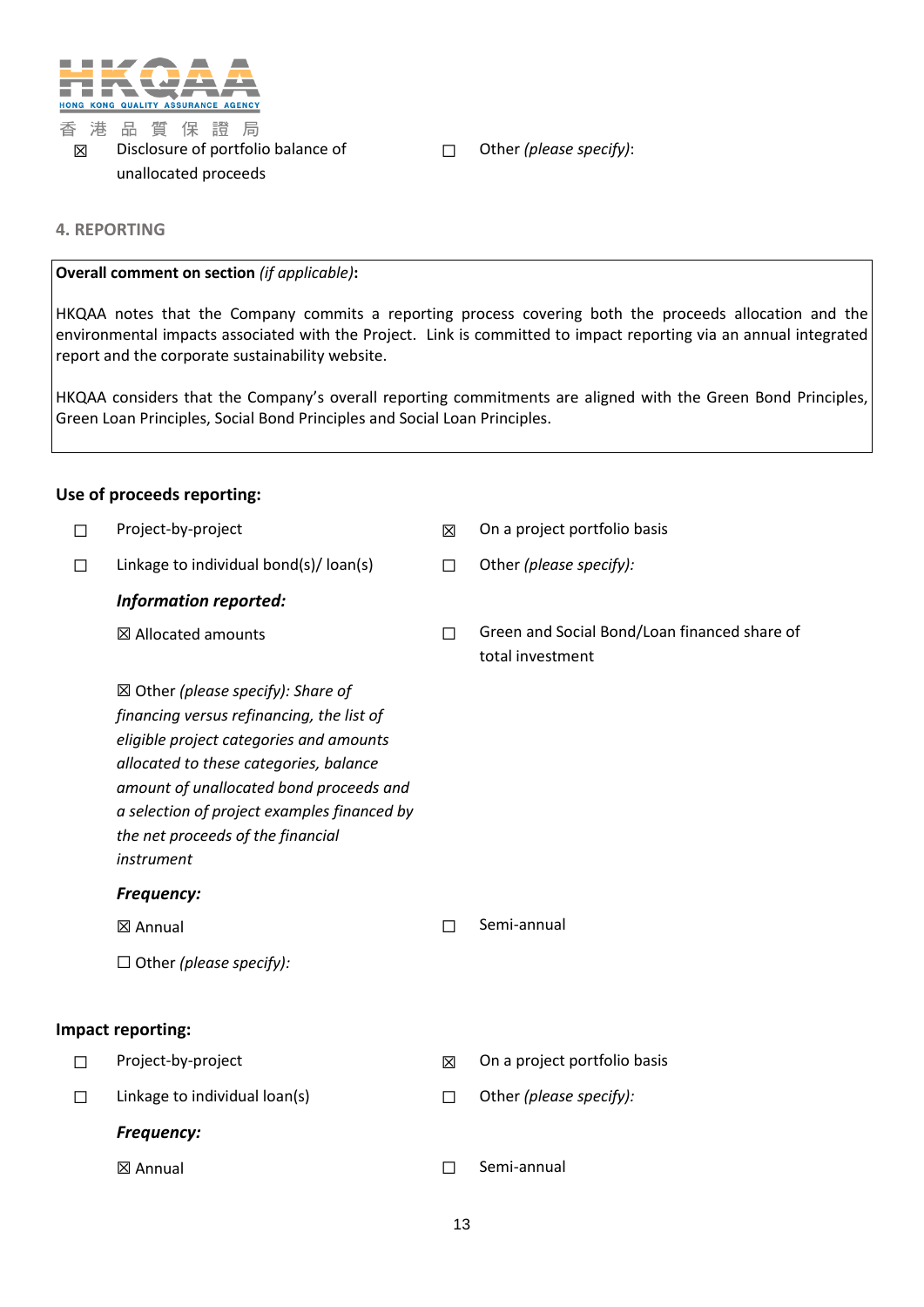

☐ Other *(please specify):*

## *Information reported* **for eligible Green Projects** *(expected or ex-post):*

| $\Box$ GHG Emissions / Savings |  |
|--------------------------------|--|
|--------------------------------|--|

- **⊠** Energy Savings
- 
- ☒ Decrease in water use ☒ Other ESG indicators *(please specify):* List of eligible buildings that received third-party verified green building certification (scheme and rating), Energy intensity (kWh/m<sup>2</sup>), number of solar lights and panels installed, amount of renewable energy generated (kWh), amount of organic waste diverted from landfill (tonnes), types and number of climate mitigation measures implemented, and number of electric vehicle charging stations installed

## *Information reported* **for eligible Social Projects** *(expected or ex-post):*

 $\boxtimes$  Number of beneficiaries  $\boxtimes$   $\boxtimes$  Target populations

☒ Other ESG indicators (please specify): percentage of properties fitted with basic BFA facilities(%), rate of local employment (%), area (m2) dedicated for providing such essential services

## **Means of Disclosure**

- 
- $\Box$  Information published in ad hoc documents
- $\boxtimes$  Information published in financial report  $\boxtimes$  Information published in sustainability report
	- ☒ Other *(please specify): corporate sustainability website at https://www.linkreit.com/en/sustainability/*
- ☐ Reporting reviewed *(if yes, please specify which parts of the reporting are subject to external review):*

Where appropriate, please specify name and date of publication in the useful links section.

#### **USEFUL LINKS** *(e.g., to review provider methodology or credentials, to issuer's documentation, etc.)*

The Company will report on the allocation of net proceeds and associated impact metrics within one year from transaction date and annually to investors in the case of bonds, and to lenders in the case of loans, and publish the information via its corporate sustainability website and/or Annual integrated Report.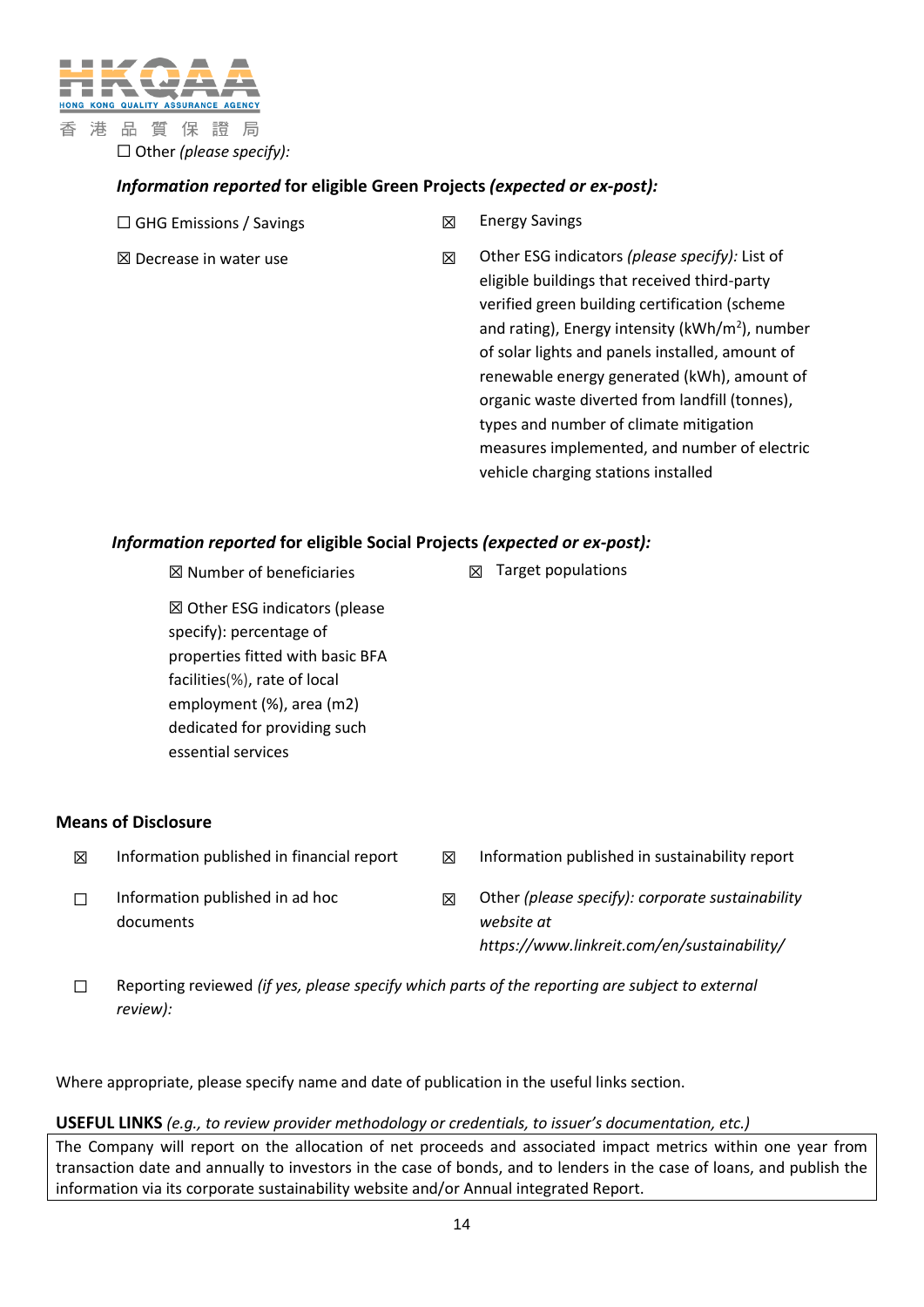

## **SPECIFY OTHER EXTERNAL REVIEWS AVAILABLE, IF APPROPRIATE Type(s) of Review provided:**

| Second Party Opinion | $\Box$ Certification |
|----------------------|----------------------|
|                      |                      |

- ☐ Verification ☐ Scoring/Rating
- 

☐ Other *(please specify):*

Review provider(s): **Date of publication:**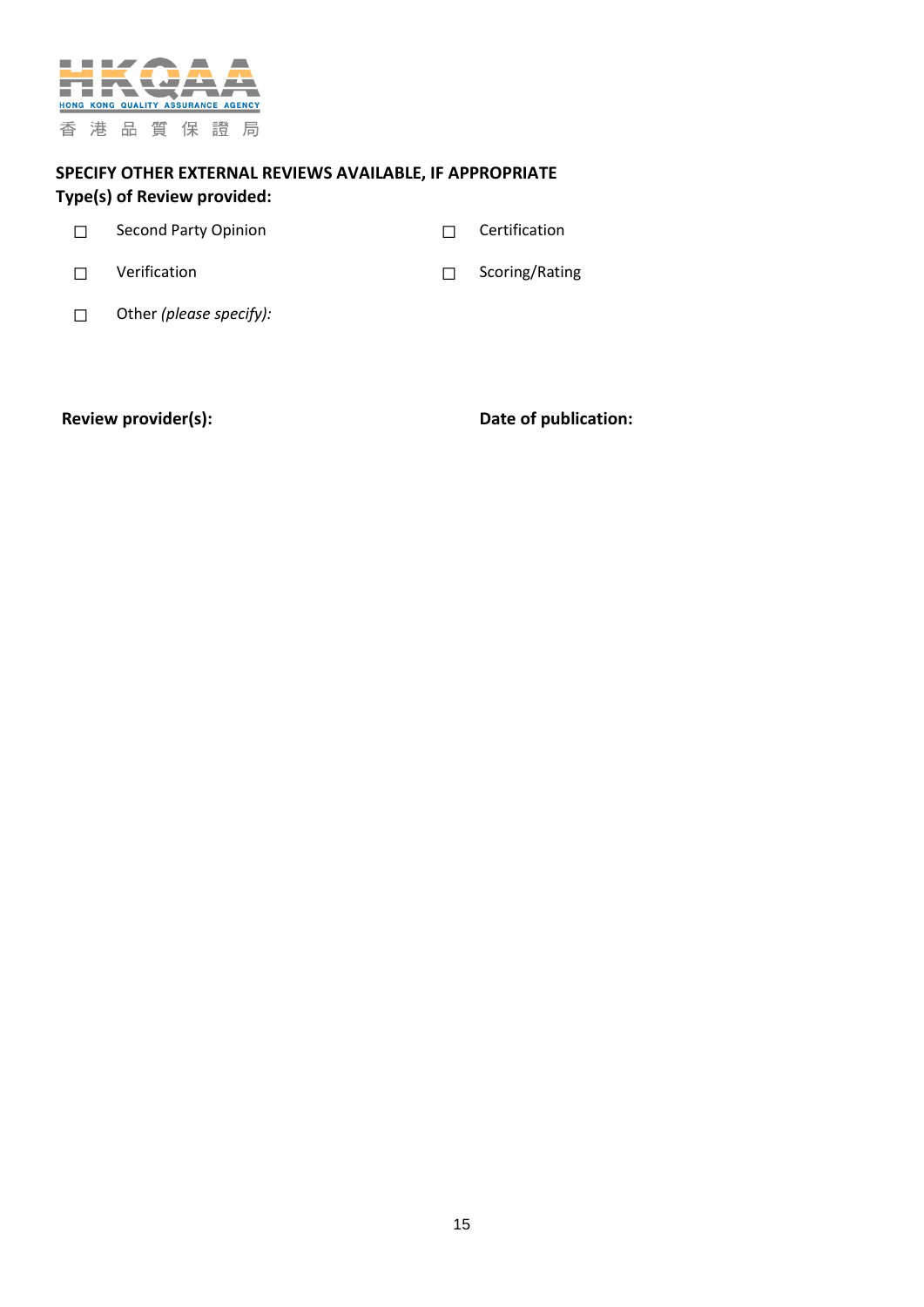

#### **ABOUT ROLE(S) OF REVIEW PROVIDERS AS DEFINED BY THE GBP AND SBP**

- (i) Consultant Review: An issuer can seek advice from consultants and/or institutions with recognized expertise in environmental sustainability or other aspects of the issuance of a Green Bond, such as the establishment/review of an issuer's Green and Social Bond framework. "Second opinions" may fall into this category.
- (ii) Verification: An issuer can have its Green/Social Bond, associated Green/Social Bond framework, or underlying assets independently verified by qualified parties, such as auditors. In contrast to certification, verification may focus on alignment with internal standards or claims made by the issuer. Evaluation of the environmentally sustainable features of underlying assets may be termed verification and may reference external criteria.
- (iii) Certification: An issuer can have its Green/Social Bond or associated Green/Social Bond framework or Use of Proceeds certified against an external green assessment standard. An assessment standard defines criteria, and alignment with such criteria is tested by qualified third parties / certifiers.
- (iv) Rating: An issuer can have its Green/Social Bond or associated Green/Social Bond framework rated by qualified third parties, such as specialised research providers or rating agencies. Green/Social Bond ratings are separate from an issuer's ESG rating as they typically apply to individual securities or Green/Social Bond frameworks / programmes.

#### **ABOUT ROLE(S) OF REVIEW PROVIDERS AS DEFINED BY THE GLP AND SLP**

- (i) Consultant review: a borrower can seek advice from consultants and/or institutions with recognised expertise in environmental sustainability or other aspects of the administration of a green/social loan. "Second party opinions" may also fall into this category.
- (ii) Verification: a borrower can have its green/social loan, associated green/social loan framework, or underlying assets independently verified by qualified parties, such as auditors or independent ESG rating providers. In contrast to certification, verification may focus on alignment with internal standards or claims made by the borrower.
- (iii) Certification: a borrower may have its green loan or associated green/social loan framework certified against an external assessment standard. An assessment standard defines criteria, and alignment with such criteria is tested by qualified third parties/certifiers.
- (iv) Rating: a borrower can have its green/social loan or associated green/social loan framework rated by qualified third parties, such as specialised research providers or rating agencies.